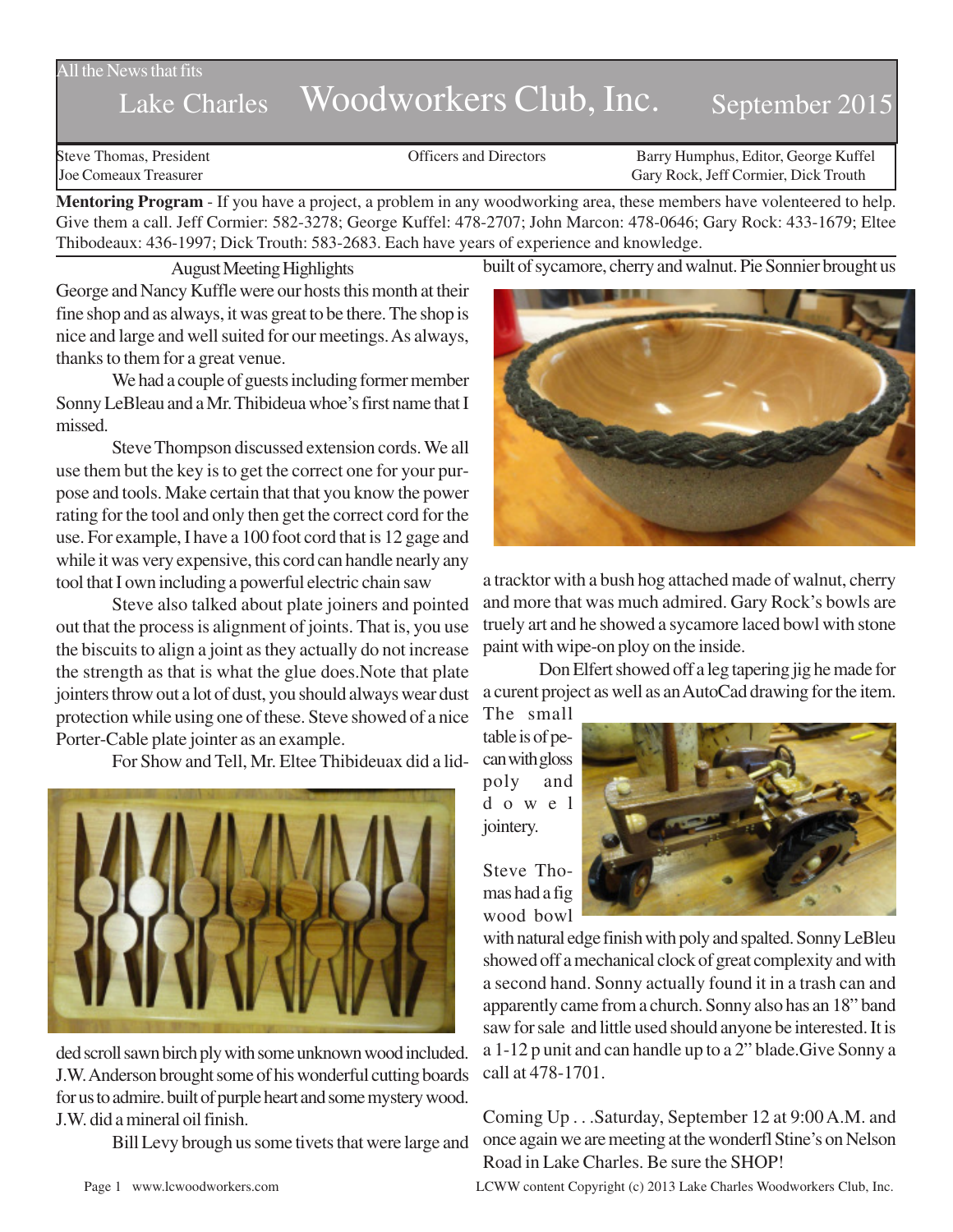#### Hide Sand-throughs

If you get a little too aggressive with your sander, in a heartbeat you can cut right through the thin face veneer on plywood. On highly visible workpieces, such as a cabinet top, you'll probably need to replace the damaged workpiece. But it might be worth trying this trick first. If the damaged spot is in an inconspicuous location, it might never be seen. Practice on scrap, then work on your project. What have you got to lose?

This fix works only on lumber-core plywood. With MDF-core plywood, the substrate will absorb finish and turn dark, so either replace the part or patch the veneer. Test your technique first on scrap, especially when working with a dark veneer, such as walnut, that contrasts with the lightcolor core plies.

In general the grain on the layer beneath the veneer runs perpendicular to the surface layer. Use a sharp razor knife to replicate the surrounding veneer grain pattern in the substrate. Make some shallow slices and some slightly deeper.

Using yellow, tan, and light-brown colored pencils, blend the sanded-through area with the veneer. Long strokes in the direction of the grain help enhance the grain look. Use a fine-tip dark-brown pencil to draw in ray flecks, overlapping them onto the surrounding veneer. Let the nearby grain guide the length and spacing of your rays.

With the spot camouflaged, spray on a coat of clear shellac to seal the wood -- brushing may lift the colored pencil marks. A coat of gel stain may provide a uniform color. Create additional "grain" by lightly wiping on a second coat of gel stain over the spot, leaving light streak marks.

## Getting Nice Pine Finishes

Many woodworkers love pine because of its low cost, easy workability, light weight, and wide availability. A clear-finished, pine radiates a warm glow found in few other woods. What's not to like? If you prefer a darker, stained finish, things get a little trickier. That's because a bare pine surface absorbs stain unevenly, yielding an unnatural, blotchy, or zebralike coloration. Pine is much like maple in this way. But don't let that deter you. Pine can be pleasingly stained-it but just requires a bit of extra prep work.

Within the pine bins at your local lumber retailer, you may find any number of tree species loosely defined as "pine." Even within the same pine species, boards can vary greatly in how they absorb stain. That adds up to a lot of staining unpredictability. To manage the situation, you need to test your finish on sample boards made from the same wood used in your project.

First buy the right boards. Most pine lumber has

knots, an "imperfection" that's part of the wood's charm. Just avoid knots so loose they're about to fall out, especially ones near the tree's pith or with wildly swirling grain. Secure and seal knots with an application of clear epoxy.

Next you should sand and smooth the wood. After sanding all surfaces with successively finer grits up to 180 or a bit higher, using a random-orbit sander, sand once more by hand with at least a 180-grit block, stroking with the grain to eliminate any swirl marks.

Then sand the ends to 220 grit to lessen the tendency of end grain to soak up extra finish. Next, seal the wood.

Stain should be applied directly to a bare pine surface can yield a blotchy look. Because gel stain absorbs into the surface less than liquid stain, it tints the surface more evenly. But it still leaves a blotchy surface with too much contrast from early- to late-wood grain lines.

To put the brakes on uneven stain absorpion, you have to seal the surface. Use a wipe-on polyurethane finish (it's available in stores, or you can blend your own by mixing polyurethane and mineral spirits). However, you can also use reduced shelack which is easier to use, quick drying and can be used under or over any finish.

After allowing those sealants to dry completely, then lightly abrading them with a 320-grit sanding sponge stroked with the grain, we applied a liquid stain. The swatch sealed with wipe-on poly (or shelack).

Then apply a gel stain of your choice. Although you can successfully apply any stain over a surface sealed with thinned polyurethane or shelack, a gel stain gives you the greatest control over the ultimate color. That's because its thicker consistency allows you to build (and darken) it with successive applications.

Building stain coats takes time because each stain coat must dry completely. Otherwise, you risk removing part of the initial coat with the application of the second coat.

Again, as with the liquid stain, blotchiness can still occurred. Now stain your pine projects without fear of blotching—but don't be overly brave—you still need to test your finishing products and methods on scrap.

## Why Do Your Outdoor Finishes Fail?

Bare wood quickly falls prey to everything under-and including-the sun. To ward off the brutal elements, we apply finishes and other protections to our outdoor projects. As seasons pass, the paint on the garden arbor cracks and peels, the patio furniture splits and spalls, and colonies of mold form a forest of black dots on decks and planters. If you've with Continues on Page 3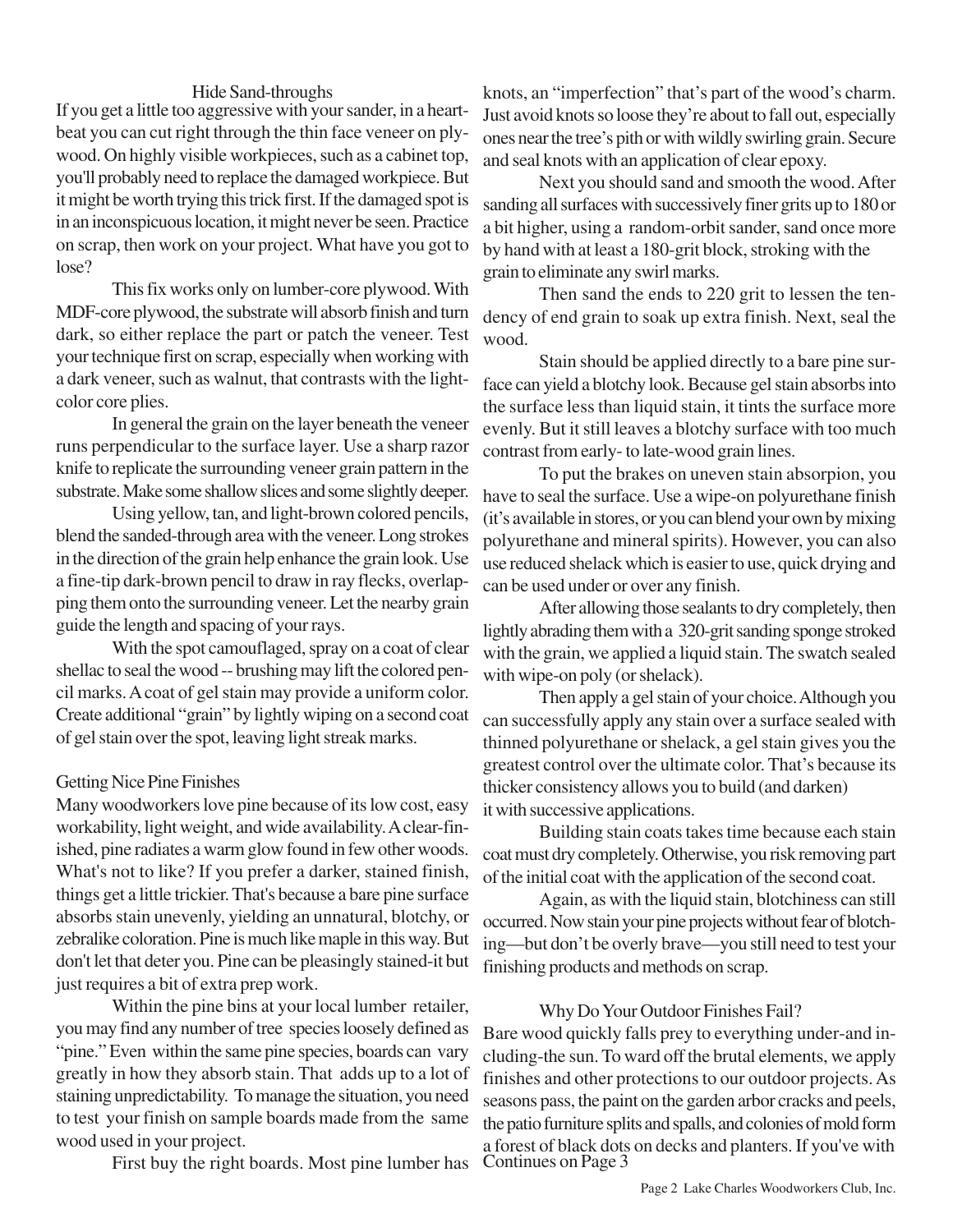#### Continued from Page 2

these signs, you may wonder why these outdoor finishes failed. This provides a prevention and fix-it program for you.

Left to the elements, bare wood quickly falls prey to everything under—and including—the sun. To ward off the brutal elements, we apply finishes and other protections to our outdoor projects. Once we store our brushes and sprayers, too often we forget that these finishes require periodic maintenance. As seasons pass, the paint on the garden arbor cracks and peels, the patio furniture splits and spalls, and colonies of mold form a forest of black dots on decks and planters. If you've witnessed these signs, you may wonder why these outdoor finishes failed. We'll tell you, and provide a prevention and fix-it program to boot.

Outdoor wood finishes fall into two groups: penetrating and film-forming. As the name suggests, penetrating finishes soak into the wood's fibers. Many contain water repellents and preservatives that work to prevent mold and mildew and ward off invasions by insects. Film-forming finishes, which include paints, solid-color stains, and varnishes, lie on top of wood surfaces. These shed water while providing various degrees of protection from the sun. Pigmented films best shield wood from the elements. Through wear and abuse, though, all outdoor finishes weaken over time, regardless of their properties.

So what happens when a piece of finished wood sits outside? It gets beaten up, as if struck by the old one-two punch. The first blow is a pounding by the sun's ultraviolet (UV) rays, causing the protective finish to degrade. Film finishes may crack and peel open. With clear finishes, the sun's rays attack the lignin that holds wood fibers together, causing them to loosen and flake off with the finish. Penetrating finishes also erode due to photochemical degradation. This leaves a degraded, gray surface that won't bond.

Note that exposure to direct sunlight and excessively rainy climate shortens finish life. For bare wood yu can use one coat. However, oil-based semitransparent stains actually bond better to a slightly weathered surface. With the breakdown of the finish, the second punch, in the form of moisture, delivers a much deeper blow, especially through end grain. It saturates the wood's fibers, making them swell, much more in width than in length. In colder climates, this

moisture can freeze, prying fibers apart. During warm, dry periods with exposure to direct sunlight, the wood gives up moisture and contracts unevenly. The result of these swelling and contracting cycles is the end-grain checks, peeling paint end grain splits, checks and radial cracks may appear along the wood particularly in non-kiln-dried wood.

When moisture spreads on the underside of a finish, it makes the finish lose its grip, causing film-forming finishes, such as polyurethane and paint, to flake or blister. The worstcase scenario occurs when the wood's moisture content exceeds 30 percent: Microorganisms break apart wood fibers, create sponginess, and lead to total rot (note that 12– 19 MC is typical of kiln-dried softwoods, 6–8 MC for kilndried hardwoods). Finally, we can't talk about failed finishes without touching on poor wood preparation, inadequate finish coverage, moisture penetration via hardware holes, mildew, and critters.

So prepare your wood surfaces very carefully.

## Cleaning your Blades

Pitch, tar, and resin build up quickly when cutting wood (especially soft woods, such as pine) and can gum up saw blades until they cut like dull ones, leaving behind burn marks and tearout. A few dollars worth of supplies--an oil-change pan or 5-gallon-bucket lid, a brush, and some blade cleaner (we like CMT Formula 2050, no. 817541, woodcraft.com)- combined with a little elbow grease could save you a trip to the sharpening shop. Just follow this simple process to restore your blades. For safety, work in a well-ventilated area and wear gloves and eye protection.

When soaking multiple blades, slide plastic lids (such as those from yogurt or margarine containers) between the blades to prevent the teeth from chipping. Steel-bristle brushes cut through grime quickly, but they can also damage or dull your blade's carbide teeth. Scrub with nylon or brass brushes instead. Spray or pour the cleaning solution on your blades. Let the blade sit for 15-20 minutes; then scrub the cutting edges and the gullets between the teeth. Wipe the blade dry with a clean cloth; then apply a rust-blocking sealant, such as Bostik BladeCote (no.124626, at www.woodcraft.com).